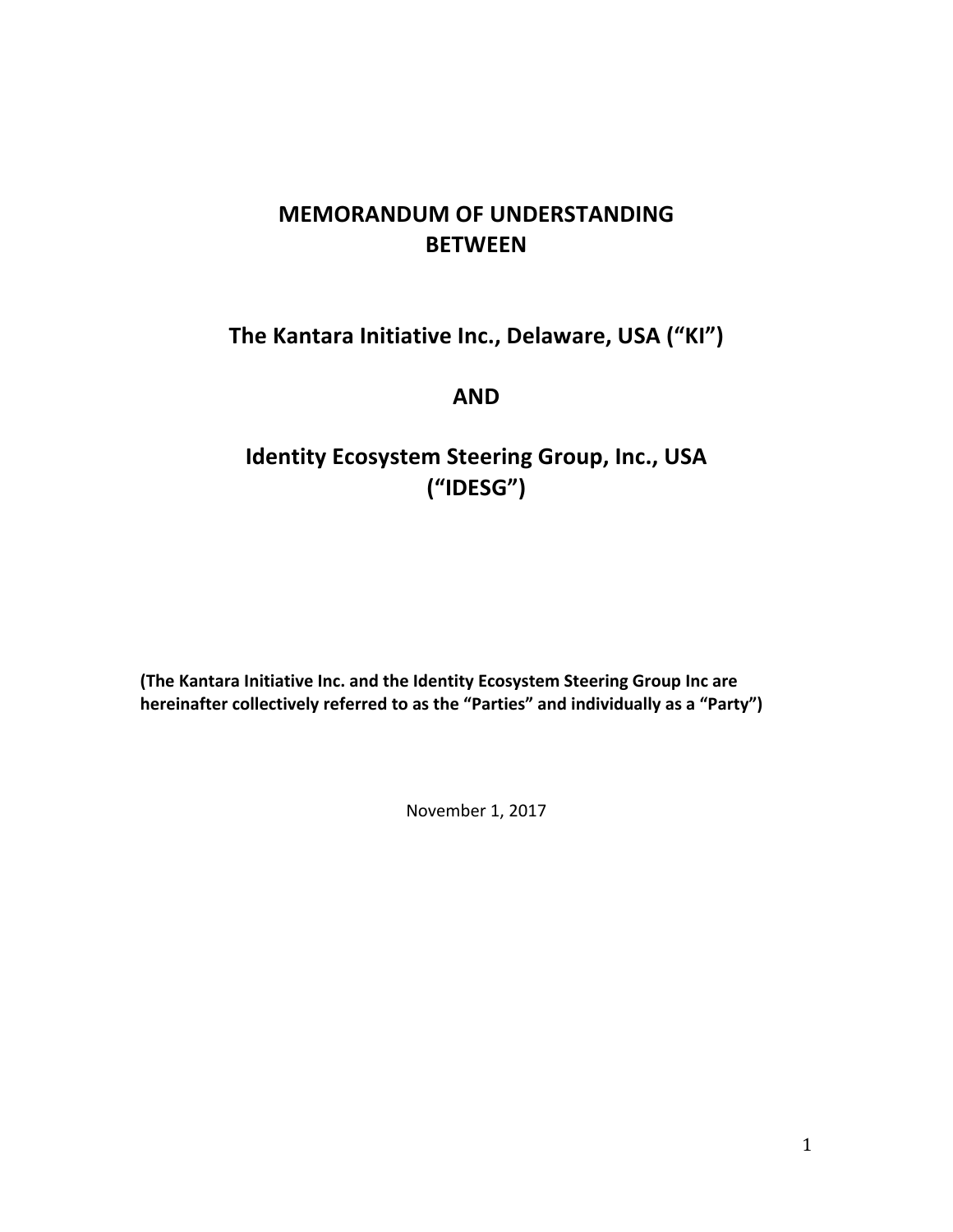#### **Background, Context and Purpose**

IDESG and KI are respected members of the personal identity and privacy community that spans a range of like-minded organizations which strive for a fairer and safer identity ecosystem to support the digital economy.

The organizations share much in terms of goals, purpose and intent while maintaining their individual organization's focus. We are all strengthened by unity while maintaining our individual niches, paths and a purpose that differentiates us in pursuit of that 'big picture' greater good.

The organizations have a track record of collaboration. KI was the first organization to enter into a formal Liaison Agreement with IDESG and until this year, was the only Liaison Agreement that IDESG had entered into. IDESG and KI intend to deepen the existing relationship through a collaboration on the organizations' respective identity assurance conformance assessment programs.

Over the past 12 months, IDESG has undertaken a mapping of the IDESG Baseline Requirements confirmed in the Identity Ecosystem Framework (IDEF) to the Kantara Identity Assurance Framework Service Assessment Criteria (SACs) with a view to allowing third-party-assessed, Kantara-approved CSPs and Component providers to be partially conformant to the IDEF by virtue of such approval. This has mutual benefit to both organizations – on the one hand, adding more value to the Kantara scheme for its participants, and on the other, adding more self-attested registrants to the IDEF.

The purpose of this Memorandum of Understanding (MOU) is to formally recognize the concept and operation whereby Approved CSPs and/or Component providers thereof under the Kantara IA Program can be onboarded onto the IDESG self-attested Identity Ecosystem Framework (IDEF) Registry program and trusted as conformant with a declared confirmed subset of the IDEF Baseline Requirements, delisted when compliance in Kantara expires, together with the associated lifecycle management and promotion of the activity to be known as 'the Identity Ecosystem Partnership'.

# **1. Goals of the Collaboration**

The collaboration has the following goals, while maintaining separate and distinct brands for its identity assurance programs:

- Promote the existence of this MOU to each other's membership and participant bases;
- Confirm onboarding and delisting processes with Annex 1 to this MOU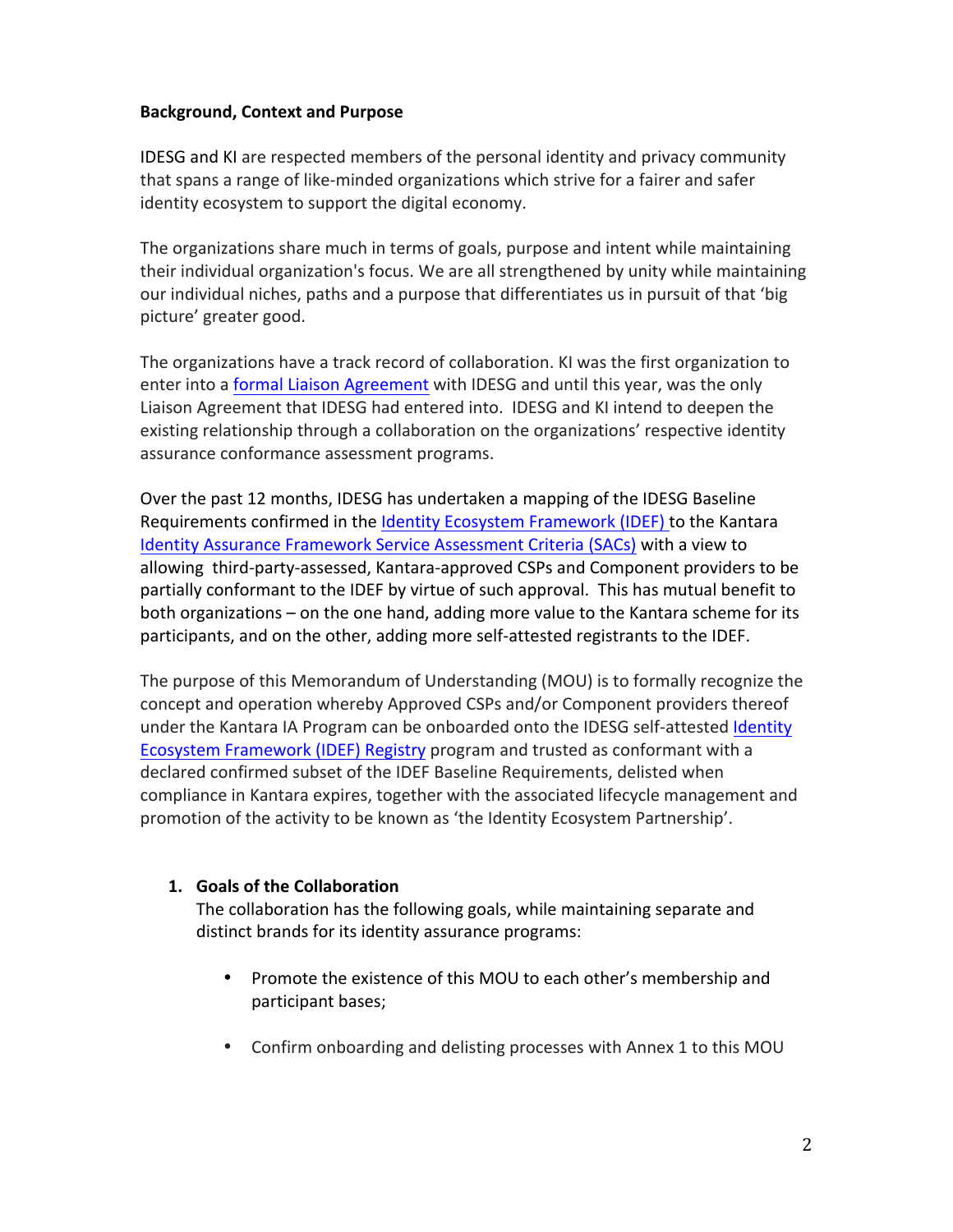- Regularly update and improve the processes and other aspects of the collaboration for IDESG self-attestation and Kantara approval.
- Explore the feasibility of further collaboration on activities currently outside the scope of this MOU, such as future third party assessment of IDESG's IDEF in areas such as outsourcing to Kantara IDESG's program governance, third party assessment, and approval scheme under IDESG's brand.

# **2. Management and Terms of the Collaboration**

**a. Principal Point of Contact**

| For KI:                    | For IDESG:              |
|----------------------------|-------------------------|
| <b>Ruth Puente</b>         | Benjamin T. Wilson      |
| Program Manager,           | TFTM Committee Chair,   |
| Kantara Initiative Inc.    | <b>IDESG</b>            |
| ruth@Kantarainitiative.org | ben.wilson@digicert.com |

# **b. Annexes**

Attached hereto are Annexes A, B and C (as amended, restated, or otherwise modified from time to time by the Parties). The Parties agree that on a semi-annual basis they will revisit the processes and responsibilities listed in Annex A and modify them to ensure that they are effective and to be implemented. The Parties acknowledge that the Annexes may be modified without the necessity of re-signing this MOU.

# **3. Consultation and Confidentiality**

- The Parties agree that the timely, open, and collaborative exchange of information and consultation is essential to ensure mutual success of the collaboration.
- All (business confidential) information that the Parties exchange within the context of this Memorandum of Understanding will be confidential to the receiving Party and its members and advisors and can only be shared with third parties with prior written approval by the other Party.
- The Parties agree to proactively share any relevant, publicly disclosable developments, news or initiatives that transpire in the e-Identity, security, personal data, and privacy spaces.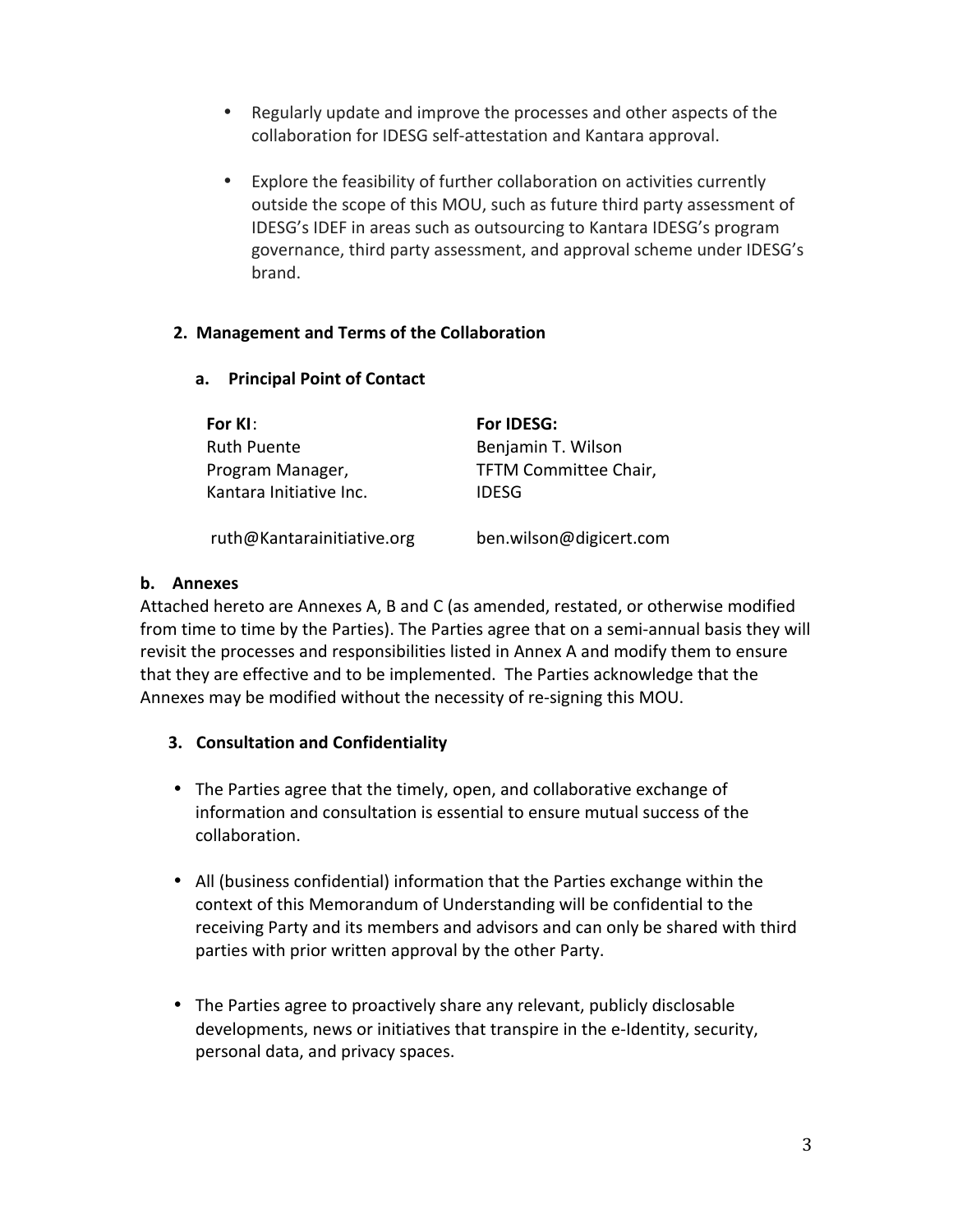#### **4. Costs and Expenses**

Each Party will bear its own costs and expenses unless otherwise agreed upon in writing signed by both Parties, with terms of any invoices payable to either Party determined and negotiated by a separate agreement.

# **5. Publicity**

All public notices to third parties and all other publicity concerning this Memorandum of Understanding shall be jointly planned and coordinated by the Parties and neither Party shall act unilaterally in this regard without the prior approval of the other Party (such approval shall not be unreasonably withheld, conditioned or delayed), except where required to do so by law or by the applicable regulations, rules or policies of any governmental or other regulatory agency having jurisdiction in respect of the Party. When seeking the prior approval of the other Party, the Parties will use reasonable efforts, acting in good faith, to agree upon text and imagery/logos for such statement or press release that is satisfactory to both Parties.

#### **6. Acknowledgement and Recognition**

Given the mutual exchange of benefits that each Party is providing to each other and to the communities each serves, each Party agrees to ensure the other is appropriately recognized for its contributions to the collaboration, subject to the following, and to the restrictions on written statements and use of text, imagery and logos referred to in 5, above. This recognition may include the following, subject to advance notification and agreement by the Parties prior to any public release:

- Announcement on either Party's website and in a formal press release outlining the agreement between IDESG and KI pertaining to this MOU.
- Ongoing endorsement of the Party via name and/or logo as a participant on relevant and mutually agreed upon collateral such as websites, social media, and in print communication materials, including branding for specific collateral associated with individual projects that emerge from the collaboration, such as program developments, events, and other activities.
- Activities, events, workshops or the like that jointly involve IDESG and KI teams may be written about (as blogs, articles, tweets, etc.) or videotaped and made available as summary content on the IDESG website and the KI website and other related web and social media properties. Either Party's brand will be associated with the content for such materials in the format that is most appropriate (e.g., Twitter handle, logo placements, etc.).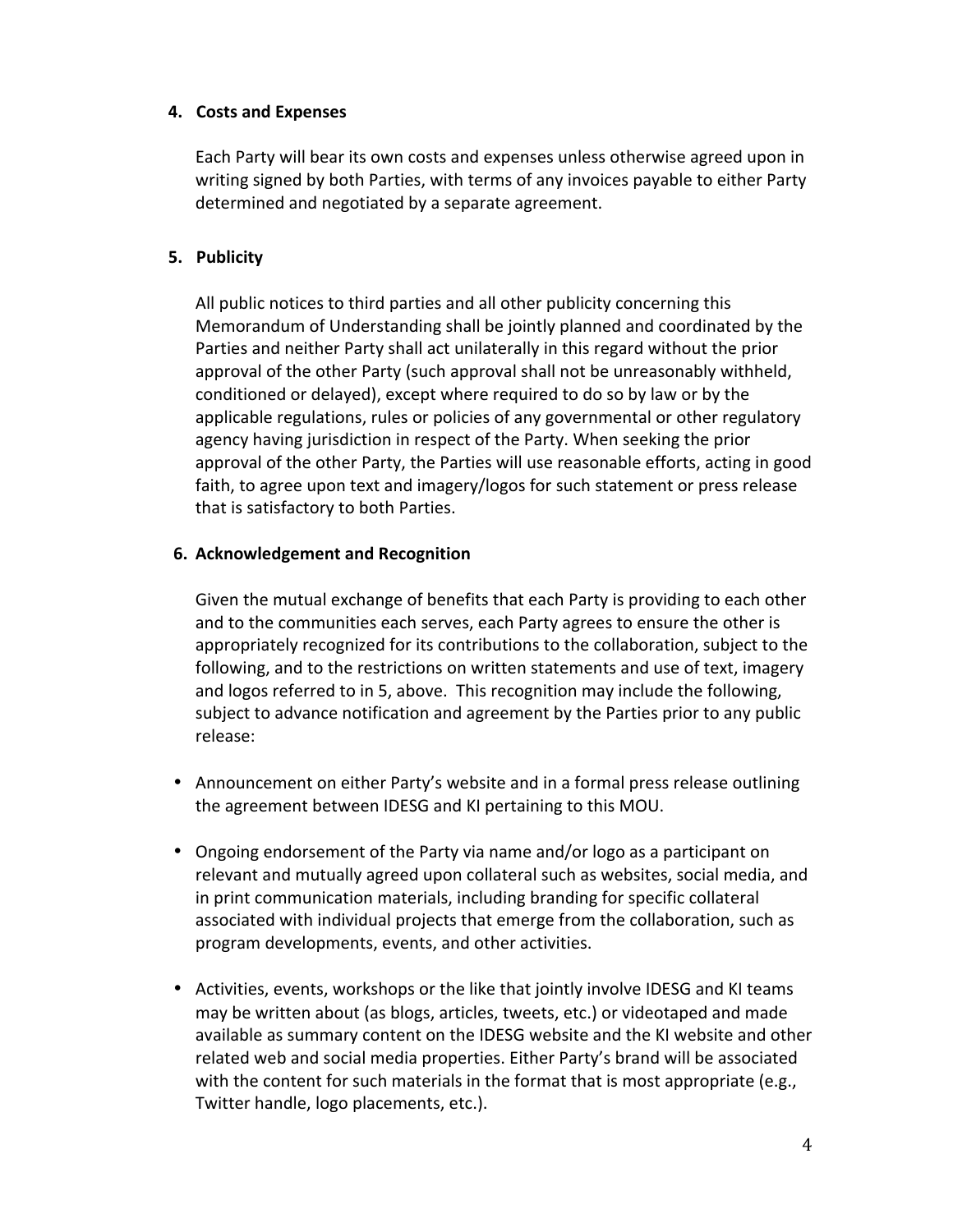#### **7. Non-Exclusivity**

Each Party recognizes that the cooperation envisaged under this Memorandum of Understanding is not exclusive and that neither Party is precluded from entering into any similar arrangement or agreement with any other Party.

#### **8. Reporting**

On a quarterly basis, or as otherwise agreed to by the Parties, the Principal Contacts will assess the progress of the collaboration, including any problems, concerns, results, opportunities for continuous improvement, and any other information material to the progress and success of the collaboration.

#### **9. Terms and Termination**

This Memorandum of Understanding will come into effect as of the date on the title page, and will remain in force unless terminated earlier by either Party. This Memorandum of Understanding may be amended or renewed upon written approval of the Parties. Either Party may terminate this Memorandum of Understanding upon providing the other Party with sixty (60) days written notice.

In the case that this Memorandum of Understanding is terminated by one of the Parties, the other Party has no right to compensation or any damages whatsoever.

#### **10. Complete Agreement**

Except as may be modified as set forth in Section 2.b. above, this MOU contains the Parties' entire legally binding agreement respecting the subject matter hereof and may be modified only by signed written document.

IN WITNESS WHEREOF, the Parties have executed this Memorandum of Understanding as of the Effective Date on the front page of this MOU.

| Kantara Initiative, Inc.                                                   | <b>IDESG</b>                                                         |
|----------------------------------------------------------------------------|----------------------------------------------------------------------|
| By:<br>Name: Colin Wallis<br>Executive Director, KI<br>Title:              | By:<br>Mark DiFraia<br>Name<br>President, IDESG<br>Title:            |
| Date:<br>Phone: +44 (0) 7490 266 778<br>Email: colin@kantarainitiative.org | Date:<br>Phone: +1 646-385-0586<br>Email: Mark.DiFraia@us.idemia.com |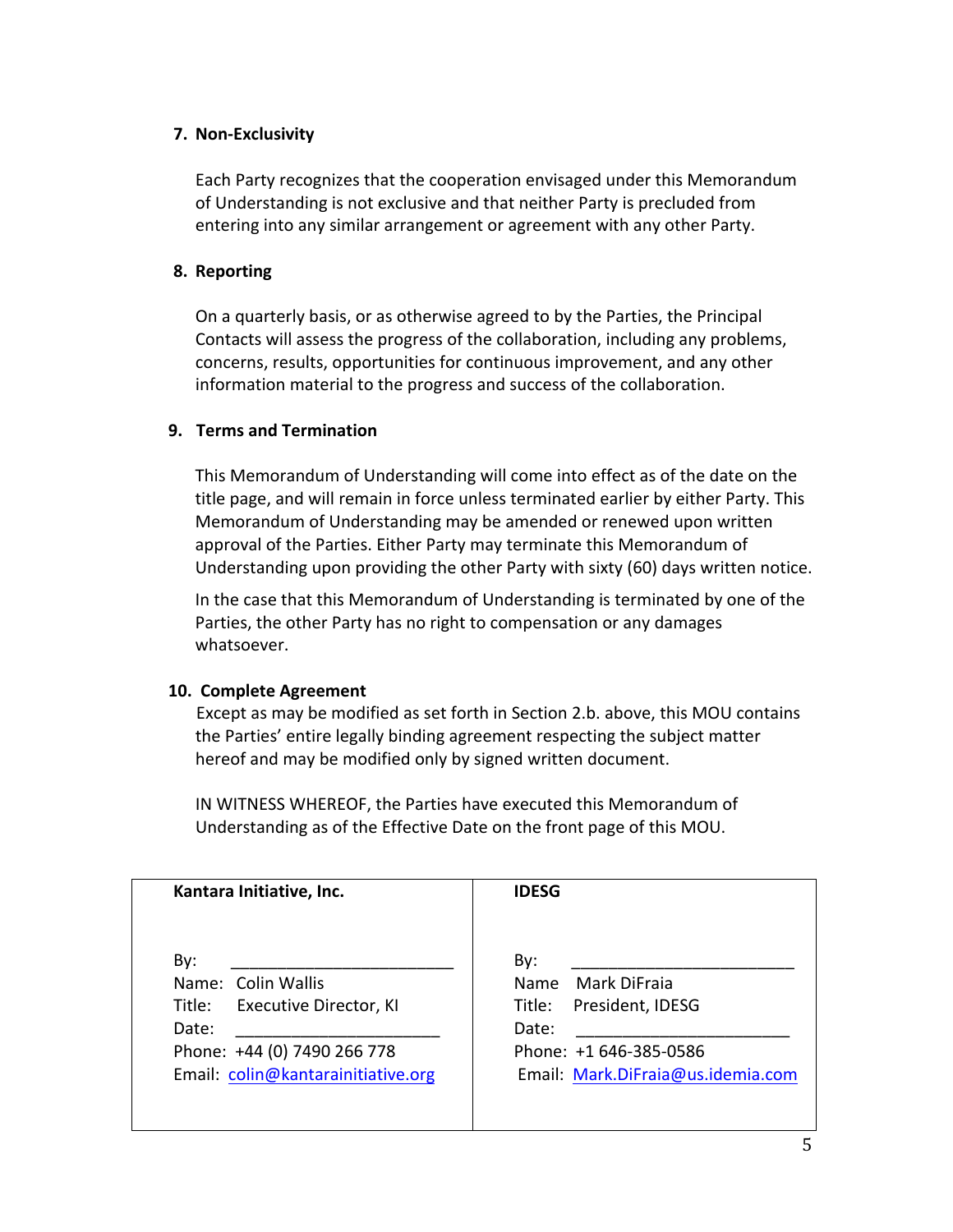#### Annex A:

#### **1. Onboarding Process:**

The following 6 steps present the key activities for the on-boarding of Kantara-approved CSPs and Service Components to the IDESG IDEF Registry. These steps are detailed in the sections that follow.

- 1. Mapping Kantara Initiative IAF 1400 Service Assessment Criteria and related profiles to IDEF Baseline Requirements.
- 2. Determine and confirm conformance disposition for mapped requirements.
- 3. Prequalification of Kantara-approved CSPs and Service Components for applicable IDEF Baseline Requirements (based on Steps 1 & 2).
- 4. Kantara-approved CSPs and Service Components self-assessment and attestation for IDEF Baseline Requirements that are not prequalified.
- 5. Facilitated application/registration processes for Kantara-approved CSPs and Service Components (using IDESG Concierge Service).
- 6. Listing on IDEF Registry for Kantara-approved CSPs and Service Components.

# Step 1: Mapping Kantara IAF 1400 and Profiles to IDEF Baseline Requirements.

The IDESG developed an Excel workbook that was used as the basis for requirements mapping and comparison for the IDEF Baseline Requirements and Kantara IAF 1400 Service Assessment Criteria and the Kantara U.S. Federal Privacy Profile. Kantara IAF 1400 Service Assessment Criteria were mapped for Kantara Levels of Assurance 2. 3, and 4. The IDESG provided all mapping for all requirements of the Kantara IAF 1400 Service Assessment Criteria and the Kantara U.S. Federal Privacy Profile to the IDEF Baseline Requirements. The requirements mappings were confirmed by Kantara.

# **Step 2: Conformance disposition for mapped requirements.**

The IDESG evaluated all IAF 1400 Service Assessment Criteria that were mapped to the IDEF in Step 1 for conformance to the performance outcomes of the IDEF Baseline Requirements. The same conformance evaluation was performed for the Kantara U.S. Federal Privacy Profile. Conformance dispositions were determined based on the following status: F=Full, P=Partial, NE=Not Equivalent, NCR=No Comparable Requirement, N/A=Not Applicable. In circumstances where multiple IAF 1400 SACs were mapped to a single IDEF Baseline Requirement, the combination of SACs in total were assessed to determine conformance to the Baseline Requirement. The conformance dispositions for the IAF 1400 and the U.S. Federal Privacy Profile were confirmed by Kantara.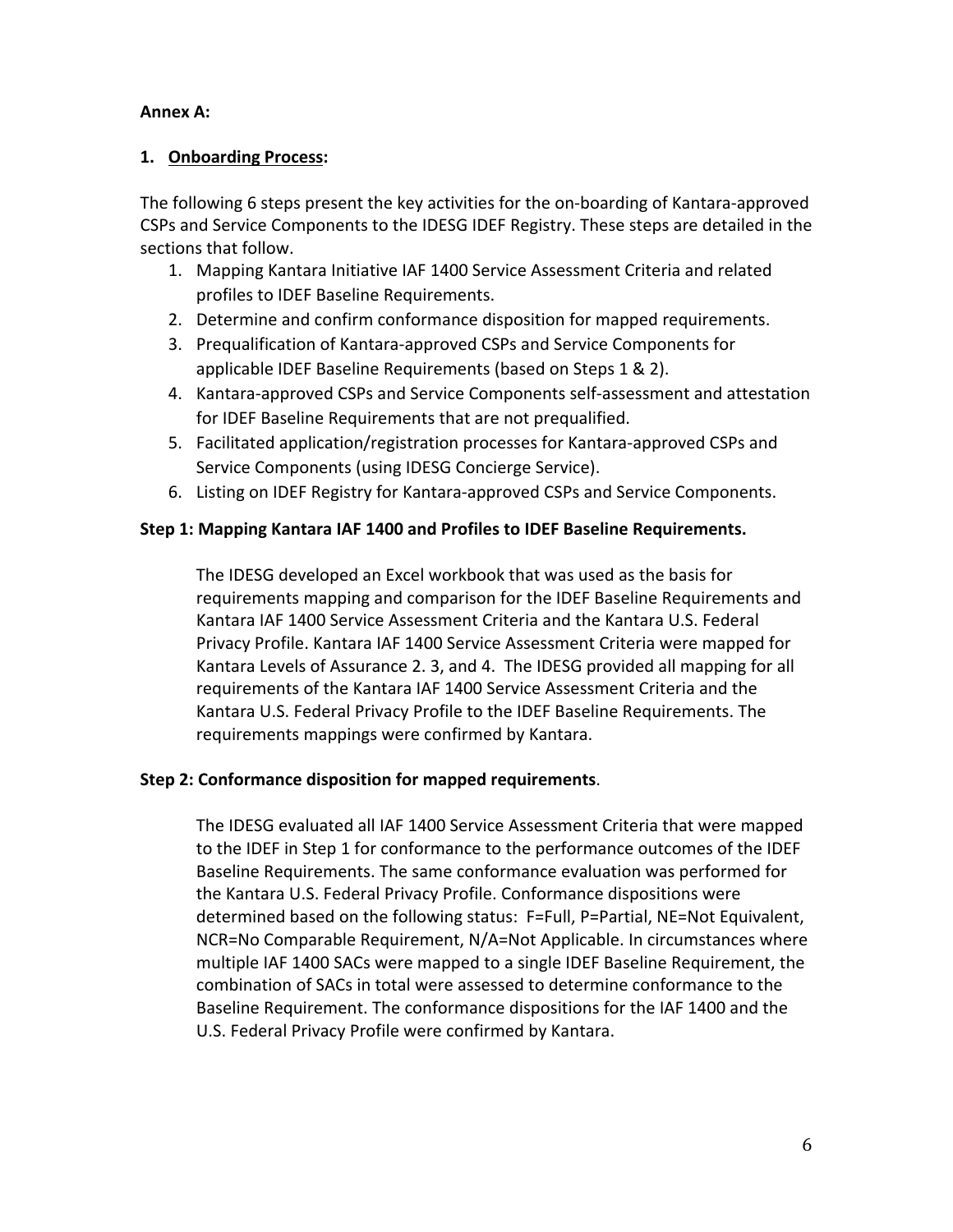# **Step 3: Prequalification of Kantara-approved CSPs and Service Components for applicable IDEF Baseline Requirements.**

Kantara-approved CSPs and Service Components are provided the following prequalification status for applicable IDEF Baseline Requirements:

- "Fully Implemented" status for Kantara certifications at LOA 2, 3, and 4 for Baseline Requirements mapped "F" for "Full" conformance.
- "Implementation Underway" for Kantara certifications at LOA 2, 3, 4 for Baseline Requirements mapped with "P" for "Partial Conformance".
- No prequalification for Baseline Requirements mapped with "NCR" for "No Comparable Requirement" or "NE" for "Not Equivalent".
- Baseline Requirements with "N/A" for "Not Applicable" status are not applicable to the CSPs or Service Components.

The prequalification status for Kantara-approved Credential Service Providers (CSPs) and Service Components is presented in Annex B.

# **Step 4: Kantara-approved CSPs and Service Components self-assessment and** attestation for IDEF Baseline Requirements that are not prequalified.

To be listed on the IDEF Registry, Kantara-approved CSPs and Service Components will need to self-assess and attest to the implementation status for all applicable IDEF Baseline requirements for which they are not prequalified as "Fully Implemented" or "Not Applicable".

# Step 5: Facilitated application/registration processes for Kantara-approved CSPs and **Service Components (using IDESG Concierge Service).**

To be listed on the IDEF Registry, Kantara-approved CSPs and Service Components will need to register and apply to the IDESG. The IDESG Concierge Service will facilitate the registration and application process for these applicants.

# **Step 6: Listing on IDEF Registry for Kantara-approved CSPs and Service Components.**

The IDESG will list all Kantara-approved CSPs and Service Components that complete the application/registration step on the IDEF Registry. The listings for these CSPs and Service Components will be annotated to show that they are Kantara approved and will include a link to their Kantara certification.

# **Step 7: Ongoing Maintenance**

On an ongoing basis, both IDESG and KI will monitor changes to their listing criteria and repeat Steps 1 through 6 as necessary.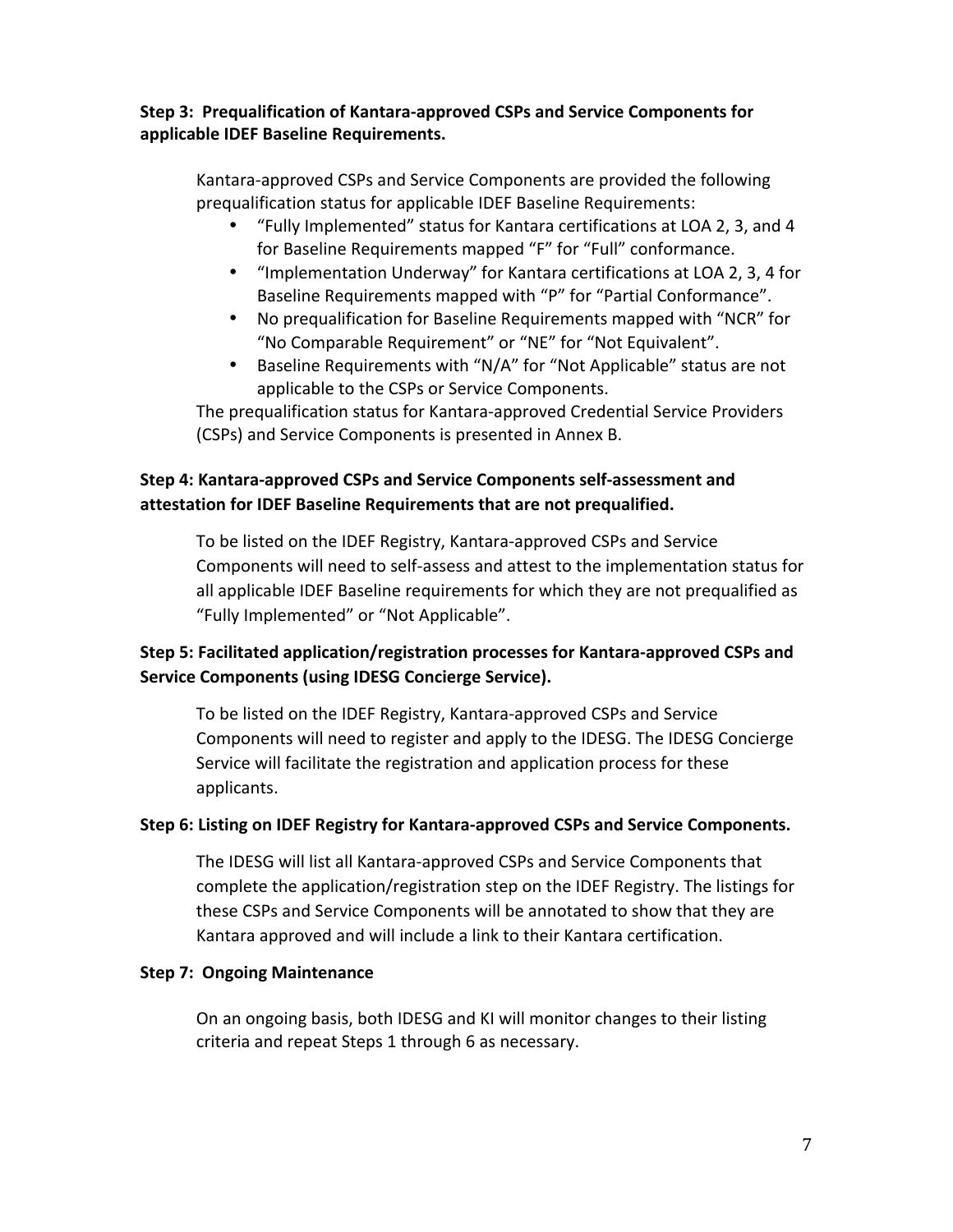# **2. De-Listing Process**

Kantara-approved CSPs and Service Components will continue to be listed on the IDESG IDEF Registry provided they comply with the IDEF Registry Terms of Use and continue to be certified as a Kantara-approved CSP or Service Component. Any question of noncompliance with the IDEF Terms of Use are subject to the notification and corrective action requirements of the IDEF Registry Terms of Use. If, for any reason, the Kantaraapproved CSPs and Service Components no longer maintain their Kantara-approved certification, the CSPs and Service Components will be notified that a new application and attestation will be required in order to continue their listing on the IDESG Registry. The new application will require that the CSPs and Service Components assess and attest to the implementation status of the previously prequalified IDEF Baseline Requirements that were based on their Kantara certification. The annotation for Kantara certification and link to Kantara certification will be removed from the IDEF Registry listing. Failure to timely re-apply to the IDEF Registry following Kantara de-certification will result in removal of the listing from the IDEF Registry.

Any listed organization may voluntarily request de-listing and removal from the IDEF Registry at any time.

# **3. IDESG Responsibilities**

- a. Map Kantara Initiative Service Assessment Criteria and related profiles to **IDEF Baseline Requirements.**
- b. Grant, in accordance with Step 3 and Annex B, pre-qualification status to Kantara-approved Credential Service Providers (CSPs) and Service Components.
- c. Maintain publicly accessible web pages showing the Annex 2 mapping of the IDEF to Kantara SACs showing which requirements are met by virtue of Kantara third party assessment: one page for approvals of full-service CSPs at LoAs 2 and 3, one page for approvals of full-service CSPs using the Kantara Federal Privacy profile, one page for Kantara Credential Management component approvals, and one page for Kantara Identity Proofing component approvals.
- d. Put an automated watch on, and regularly visit, the Kantara Registry webpage to determine then-current CSP status.
- e. Reach out to the CSP/component service contact shown on the Kantara Registry webpage (or asks the Kantara Program Manager for contact details).
- f. Determine new potential participants for the IDESG IDEF Registry program, with the requisite web page link/s applicable to their highest approved LoA level and the Privacy Profile.
- g. Provide written guidance and other support (e.g. a concierge) to Applicants to facilitate the registration and application process.
- h. List all Kantara-approved CSPs and Service Components that complete the application/registration process on the IDEF Registry and provide a link to the Kantara Registry webpage.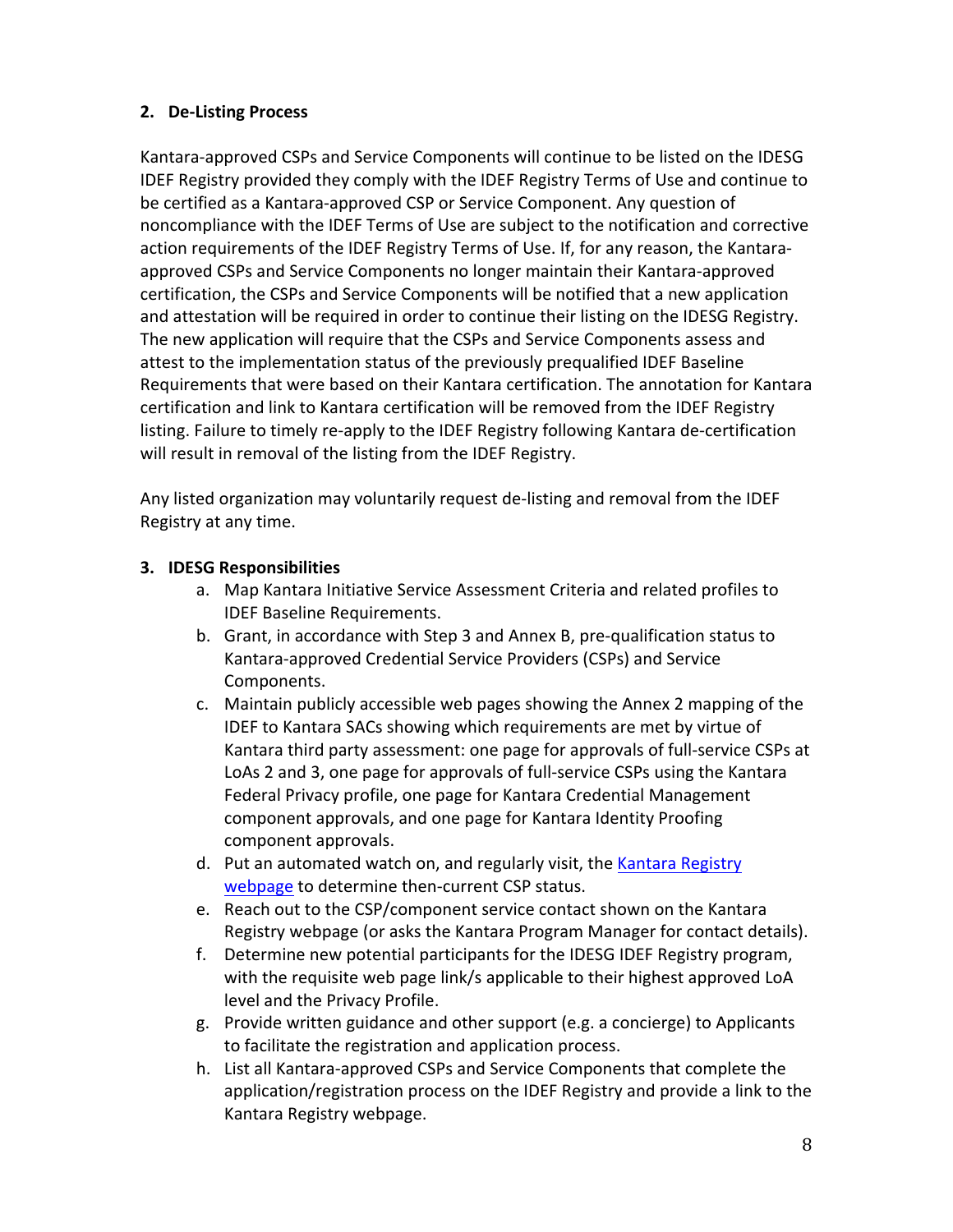i. Advise KI of changes to the IDESG's IDEF requirements.

# **4. KI Responsibilities**

- a. Review mapping of Kantara SAC and profiles to IDEF Baseline Requirements and determine and confirm/reject conformance disposition for mapped requirements.
- b. Maintain the Kantara Registry webpage to show the then-current status of CSPs and Component Services (both new additions and removed/withdrawn approved CSPs and Component services).
- c. Implement a script that sends notifications when there are status changes on the Kantara Registry webpage's Status list.
- d. Email or otherwise confirm with the IDESG IDEF Registry Program Manager of status changes on the Kantara Registry webpage. However, this process is not dependent on such email.
- e. Advise IDESG of any changes to the Kantara SAC and other profiles.

#### **5. Kantara-approved CSP and Service Component Responsibilities**

- a. Register with / apply to the IDESG for listing in the IDEF Registry.
- b. Comply with the IDEF Registry's Terms of Use (General Terms of Use and Supplemental Terms of Use).
- c. Self-assess and attest to the implementation status for all applicable IDEF Baseline requirements for which they are not prequalified as "Fully Implemented" or "Not Applicable".

……………………………………………………………………………………………………………………………….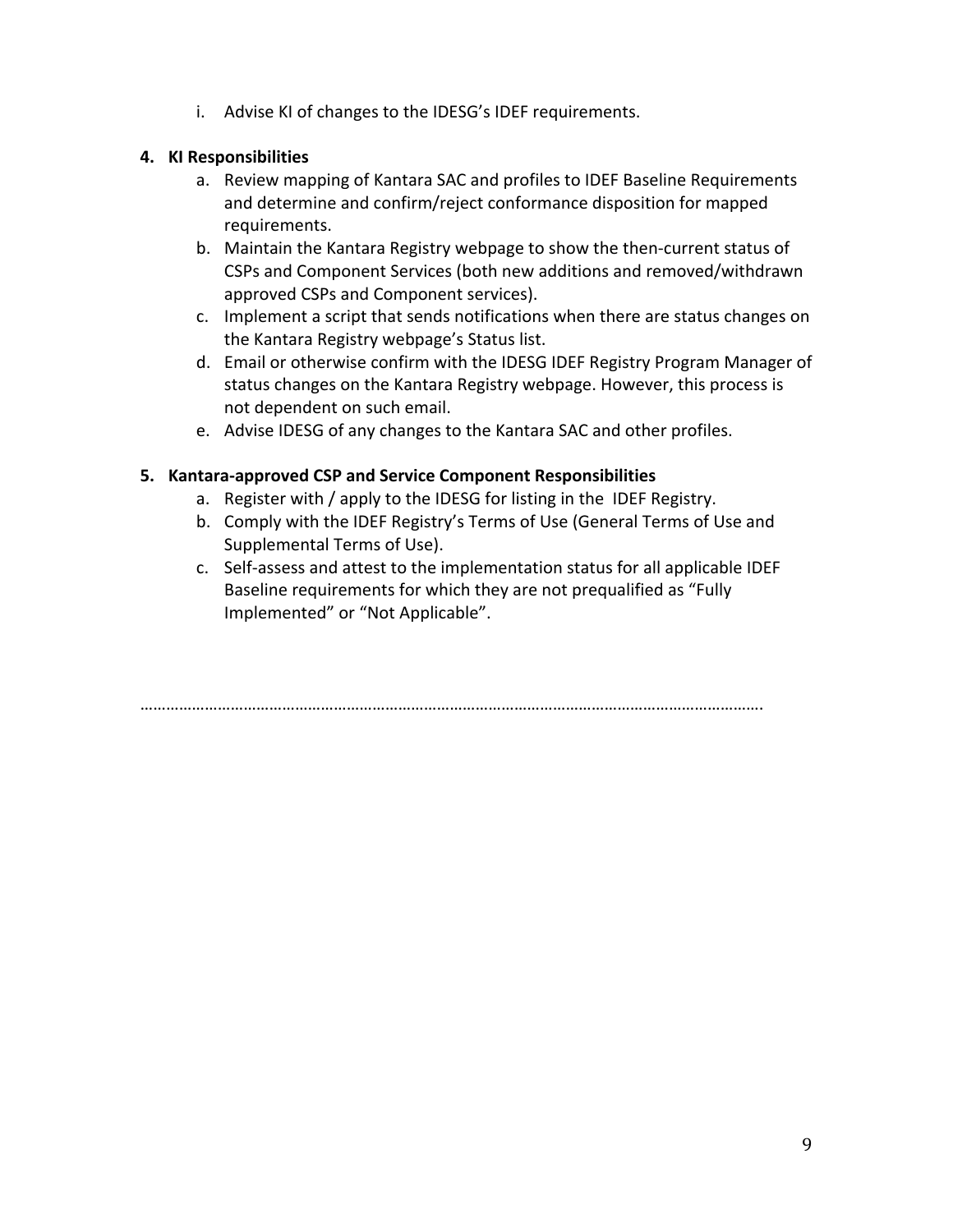# **Annex B**

Annex B shows the confirmed conformance disposition for all IDESG IDEF Baseline Requirements based on the mapping of Kantara IAF 1400 and the Kantara U.S. Privacy Profile to those requirements. Table 1 displays the conformance disposition for all IDEF Baseline Requirements and will be applied to Kantara-approved (full service) Credential Service Providers.

| <b>IDEF</b>      |                     | <b>IDEF</b>     |                    | <b>IDEF</b>     |                    |
|------------------|---------------------|-----------------|--------------------|-----------------|--------------------|
| <b>Baseline</b>  | Conformance         | <b>Baseline</b> | Conformance        | <b>Baseline</b> | Conformance        |
| Requirement      | <b>Disposition</b>  | Requirement     | <b>Disposition</b> | Requirement     | <b>Disposition</b> |
| <b>INTEROP-1</b> | NCR/NA              | PRIVACY-8       | P                  | SECURE-8        | F                  |
|                  | LOA 4: P,           |                 |                    |                 |                    |
| <b>INTEROP-2</b> | <b>LOA 2,3: NCR</b> | PRIVACY-9       | P                  | <b>SECURE-9</b> | F                  |
|                  | LOA 4: P            |                 |                    |                 |                    |
| <b>INTEROP-3</b> | LOA 2,3: NCR        | PRIVACY-10      | <b>NCR</b>         | SECURE-10       | F                  |
|                  | LOA 4: P            |                 |                    |                 |                    |
| <b>INTEROP-4</b> | LOA 2,3: NCR        | PRIVACY-11      | <b>NCR</b>         | SECURE-11       | F                  |
| <b>INTEROP-5</b> | F                   | PRIVACY-12      | <b>NE</b>          | SECURE-12       | F                  |
| <b>INTEROP-6</b> | F                   | PRIVACY-13      | <b>NCR</b>         | SECURE-13       | F                  |
| <b>INTEROP-7</b> | <b>NCR</b>          | PRIVACY-14      | P                  | SECURE-14       | F                  |
| <b>INTEROP-8</b> | F                   | PRIVACY-15      | <b>NE</b>          | SECURE-15       | F                  |
| PRIVACY-1        | P                   | SECURE-1        | F                  | USABLE-1        | <b>NCR</b>         |
| PRIVACY-2        | <b>NCR</b>          | SECURE-2        | F                  | USABLE-2        | <b>NCR</b>         |
| PRIVACY-3        | <b>NCR</b>          | SECURE-3        | F                  | USABLE-3        | <b>NCR</b>         |
| PRIVACY-4        | <b>NCR</b>          | SECURE-4        | F                  | USABLE-4        | <b>NCR</b>         |
| PRIVACY-5        | <b>NCR</b>          | <b>SECURE-5</b> | F                  | <b>USABLE-5</b> | <b>NCR</b>         |
| PRIVACY-6        | P                   | SECURE-6        | F                  | USABLE-6        | <b>NCR</b>         |
| PRIVACY-7        | F                   | SECURE-7        | F                  | USABLE-7        | <b>NCR</b>         |

| Table 1: Confirmed IDEF and IAF 1400 SAC Conformance Disposition |
|------------------------------------------------------------------|
| <b>IAF 1400 SAC</b>                                              |

| Table 2: Confirmed IDEF and Kantara U.S. Federal Privacy Profile Conformance |  |
|------------------------------------------------------------------------------|--|
| <b>Disposition</b>                                                           |  |

| <b>IDEF</b>     |                    |                 |                    |                  |                    |
|-----------------|--------------------|-----------------|--------------------|------------------|--------------------|
| <b>Baseline</b> | Conformance        | <b>Baseline</b> | Conformance        | <b>Baseline</b>  | Conformance        |
| Requirement     | <b>Disposition</b> | Requirement     | <b>Disposition</b> | Requirement      | <b>Disposition</b> |
| PRIVACY-1       |                    | PRIVACY-7       |                    | PRIVACY-13       |                    |
| PRIVACY-2       |                    | PRIVACY-8       | Þ                  | PRIVACY-14       |                    |
| PRIVACY-3       | P                  | PRIVACY-9       |                    | PRIVACY-15       | <b>NE</b>          |
| PRIVACY-4       | <b>NCR</b>         | PRIVACY-10      |                    | <b>INTEROP-4</b> |                    |
| PRIVACY-5       |                    | PRIVACY-11      |                    | <b>INTEROP-7</b> |                    |
| PRIVACY-6       |                    | PRIVACY-12      | D                  | <b>INTEROP-8</b> |                    |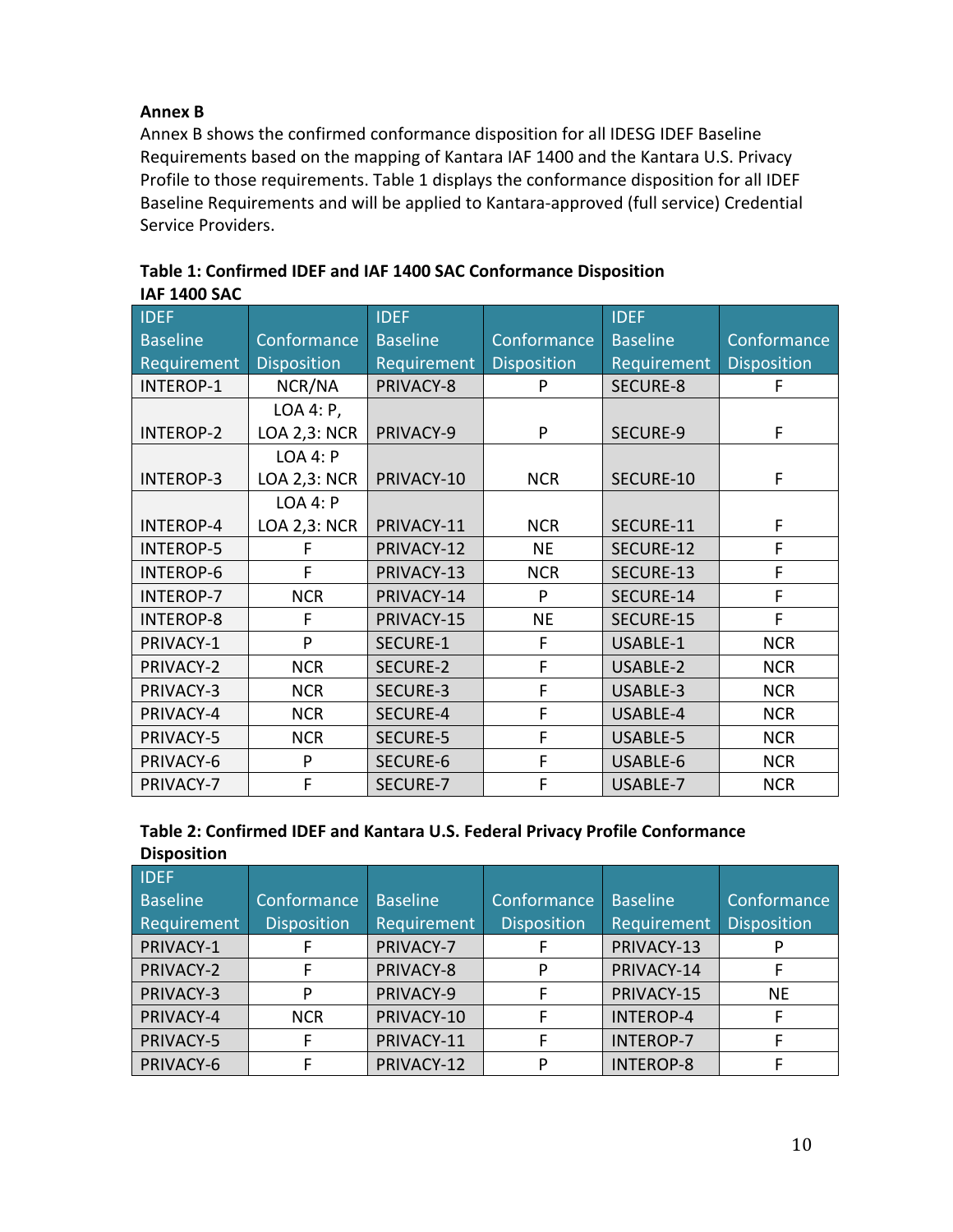## **Annex C**

#### **Kantara-Approved (full service) CSPs Prequalification for IDEF Baseline Requirements**

Kantara-approved Credential Service Providers offer the full scope of services covered by IAF 1400 and are assessed against all the applicable Service Assessment Criteria. Therefore, the full scope of IDEF Baseline Requirements conformance disposition from Annex B Table 1 apply to Kantara-approved Credential Service Providers. This prequalification is displayed in Table 3 below.

| <b>IDEF Baseline</b> |                                | <b>IDEF Baseline Requirement and Registry</b> |
|----------------------|--------------------------------|-----------------------------------------------|
| Requirement          | <b>Conformance Disposition</b> | <b>Prequalified Implementation Status</b>     |
| <b>INTEROP-2</b>     | <b>LOA 4: P</b>                | LOA 4: Implementation Underway                |
|                      | <b>LOA 2,3: NCR</b>            | LOA 2,3: None                                 |
|                      | <b>LOA 4: P</b>                | LOA 4: Implementation Underway                |
| <b>INTEROP-3</b>     | <b>LOA 2,3: NCR</b>            | LOA 2,3: None                                 |
|                      | <b>LOA 4: P</b>                | LOA 4: Implementation Underway                |
| <b>INTEROP-4</b>     | <b>LOA 2,3: NCR</b>            | LOA 2,3: None                                 |
| <b>INTEROP-5</b>     | F                              | <b>Fully Implemented</b>                      |
| <b>INTEROP-6</b>     | F                              | Fully Implemented                             |
| <b>INTEROP-8</b>     | F                              | Fully Implemented                             |
| SECURE-1             | F                              | <b>Fully Implemented</b>                      |
| SECURE-2             | F                              | Fully Implemented                             |
| SECURE-3             | F                              | Fully Implemented                             |
| SECURE-4             | F                              | <b>Fully Implemented</b>                      |
| SECURE-5             | F                              | <b>Fully Implemented</b>                      |
| SECURE-6             | F                              | Fully Implemented                             |
| SECURE-7             | F                              | <b>Fully Implemented</b>                      |
| SECURE-8             | F                              | <b>Fully Implemented</b>                      |
| SECURE-9             | F                              | Fully Implemented                             |
| SECURE-10            | F                              | <b>Fully Implemented</b>                      |
| SECURE-11            | F                              | <b>Fully Implemented</b>                      |
| SECURE-12            | F                              | Fully Implemented                             |
| SECURE-13            | F                              | <b>Fully Implemented</b>                      |
| SECURE-14            | F                              | Fully Implemented                             |
| SECURE-15            | F                              | <b>Fully Implemented</b>                      |
| PRIVACY-1            | ${\sf P}$                      | <b>Implementation Underway</b>                |
| PRIVACY-6            | ${\sf P}$                      | <b>Implementation Underway</b>                |
| PRIVACY-7            | F                              | <b>Fully Implemented</b>                      |
| PRIVACY-8            | P                              | <b>Implementation Underway</b>                |
| PRIVACY-9            | ${\sf P}$                      | <b>Implementation Underway</b>                |
| PRIVACY-14           | P                              | <b>Implementation Underway</b>                |

#### Table 3: IDEF Registry Prequalification for IDEF Baseline Requirements for Kantara**approved CSP (full service)**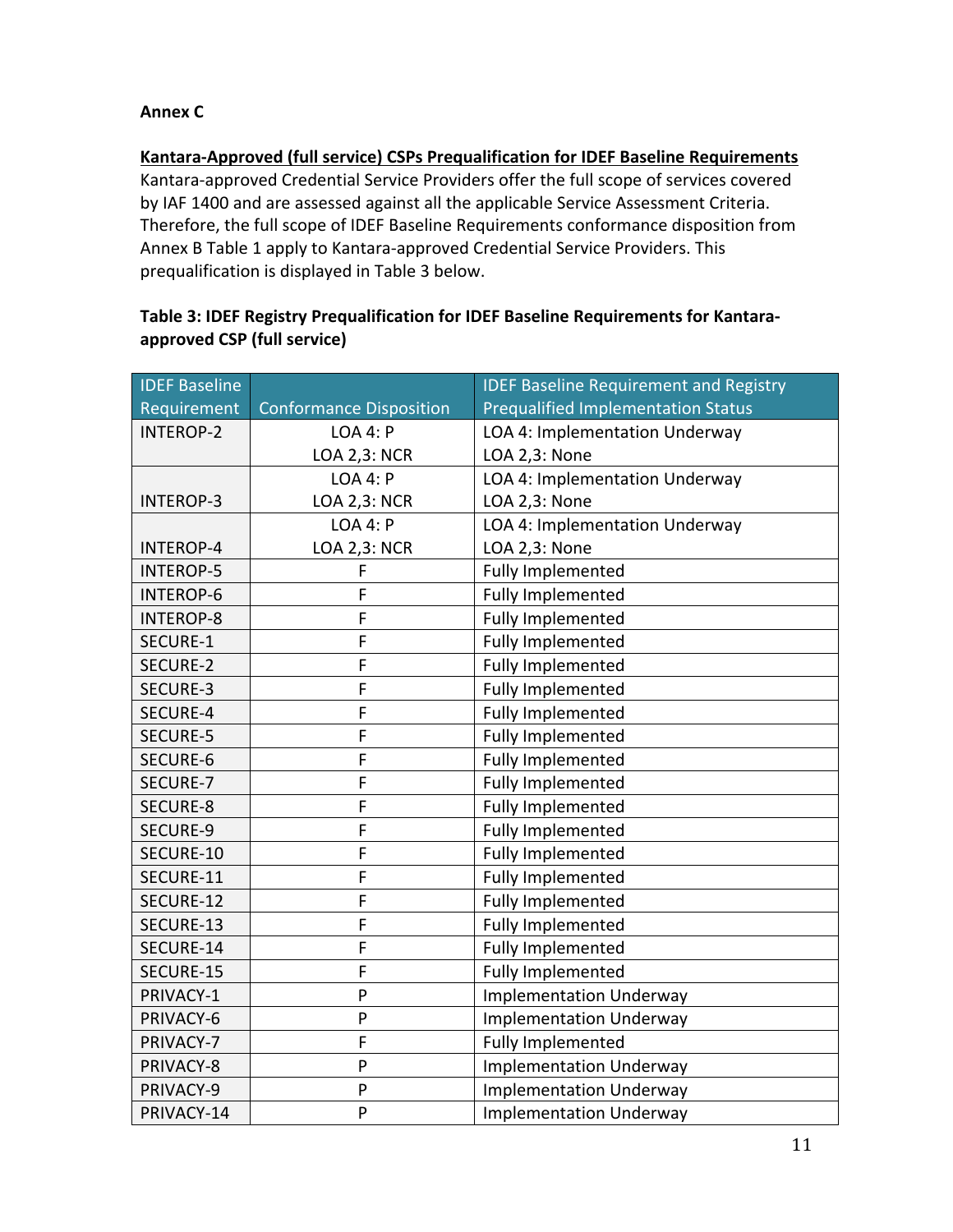| <b>IDEF Baseline</b> |                                | <b>IDEF Baseline Requirement and Registry</b> |
|----------------------|--------------------------------|-----------------------------------------------|
| Requirement          | <b>Conformance Disposition</b> | <b>Prequalified Implementation Status</b>     |
| PRIVACY-1            | F                              | <b>Fully Implemented</b>                      |
| PRIVACY-2            | F                              | <b>Fully Implemented</b>                      |
| PRIVACY-3            | P                              | <b>Implementation Underway</b>                |
| PRIVACY-5            | F                              | <b>Fully Implemented</b>                      |
| PRIVACY-6            | F                              | Fully Implemented                             |
| PRIVACY-7            | F                              | Fully Implemented                             |
| PRIVACY-8            | P                              | <b>Implementation Underway</b>                |
| PRIVACY-9            | F                              | <b>Fully Implemented</b>                      |
| PRIVACY-10           | F                              | Fully Implemented                             |
| PRIVACY-11           | F                              | Fully Implemented                             |
| PRIVACY-12           | P                              | <b>Implementation Underway</b>                |
| PRIVACY-13           | P                              | <b>Implementation Underway</b>                |
| PRIVACY-14           | F                              | <b>Fully Implemented</b>                      |
| <b>INTEROP-7</b>     | F                              | Fully Implemented                             |
| <b>INTEROP-8</b>     | F                              | <b>Fully Implemented</b>                      |

Table 4: IDEF Registry Prequalification for IDEF Baseline Requirements for Kantara **Approvals for Kantara U.S. Federal Privacy Profile** 

# **Kantara-approved Service Components**

In addition to approving full service Credential Service Providers, the Kantara Initiative also provides approval for Service Components that offer only part of the full services of Credential Service Providers. Service Components may be approved as Identity Proofing and Verification Service Component Providers or Credential Management Component Service Providers. As Service Components, all the IAF 1400 Service Assessment Criteria may not be included in the scope of Assessments performed by Kantara-certified Assessors. Based on the IAF 1400 and IDEF mapping, Tables 5 and 6 show the IDEF Registry Baseline Requirements prequalification for Kantara-approved Component Service Providers.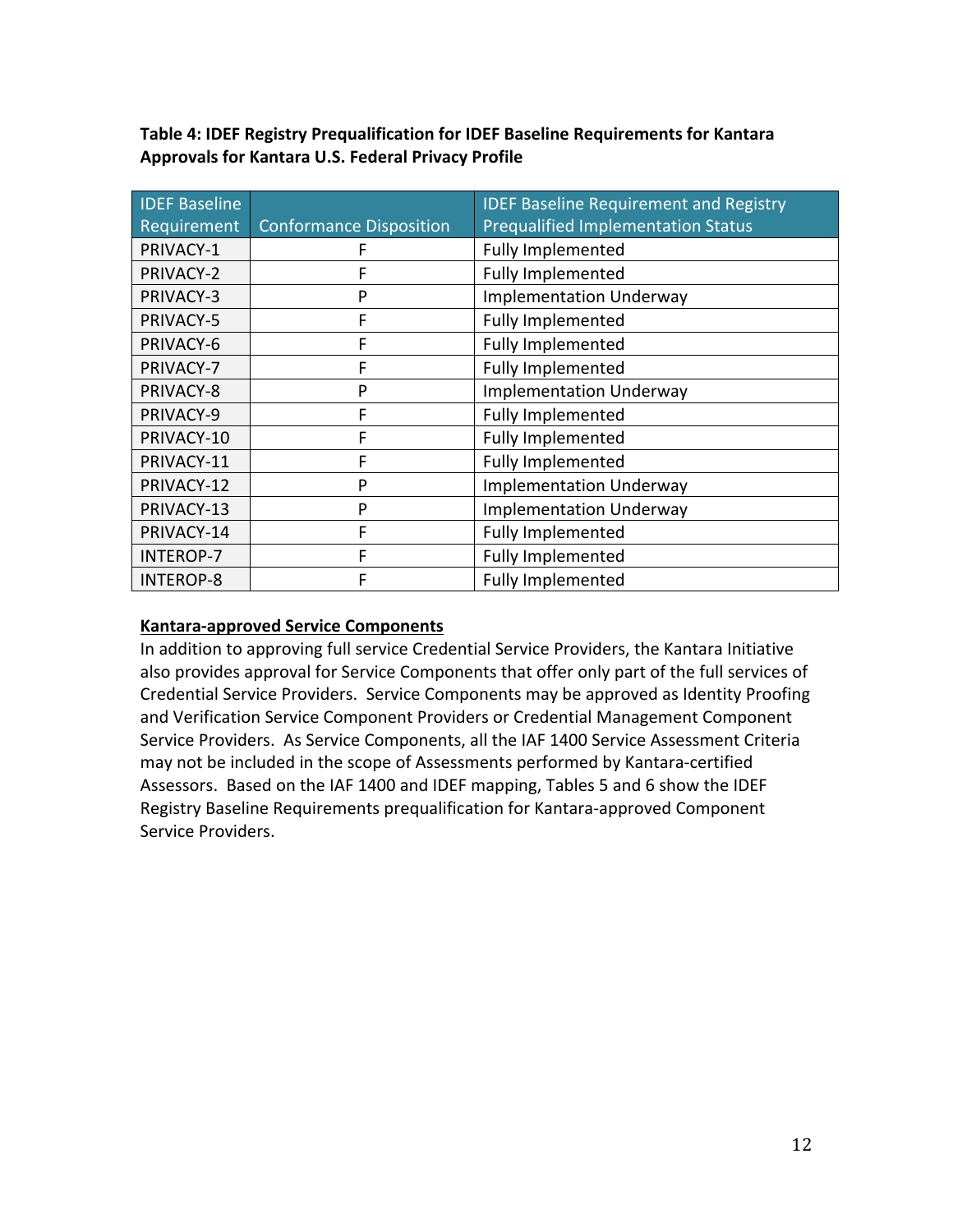| <b>IDEF Baseline</b> |                                | <b>IDEF Baseline Requirement and Registry</b> |
|----------------------|--------------------------------|-----------------------------------------------|
| Requirement          | <b>Conformance Disposition</b> | <b>Prequalified Implementation Status</b>     |
| <b>INTEROP-5</b>     | F                              | Fully Implemented                             |
| <b>INTEROP-6</b>     | F                              | Fully Implemented                             |
| <b>INTEROP-8</b>     | F                              | Fully Implemented                             |
| SECURE-1             | F                              | Fully Implemented                             |
| <b>SECURE-2</b>      | F                              | Fully Implemented                             |
| <b>SECURE-5</b>      | F                              | Fully Implemented                             |
| SECURE-6             | F                              | Fully Implemented                             |
| SECURE-8             | F                              | Fully Implemented                             |
| SECURE-9             | F                              | Fully Implemented                             |
| SECURE-10            | F                              | Fully Implemented                             |
| SECURE-14            | F                              | Fully Implemented                             |
| SECURE-15            | F                              | Fully Implemented                             |
| PRIVACY-1            | P                              | <b>Implementation Underway</b>                |
| PRIVACY-6            | P                              | <b>Implementation Underway</b>                |
| PRIVACY-7            | F                              | Fully Implemented                             |
| PRIVACY-8            | P                              | <b>Implementation Underway</b>                |
| PRIVACY-9            | P                              | <b>Implementation Underway</b>                |
|                      |                                |                                               |
| PRIVACY-14           | P                              | <b>Implementation Underway</b>                |

Table 5: IDEF Registry Prequalification for IDEF Baseline Requirements for Kantara**approved Identity Proofing and Verification Service Component Providers**